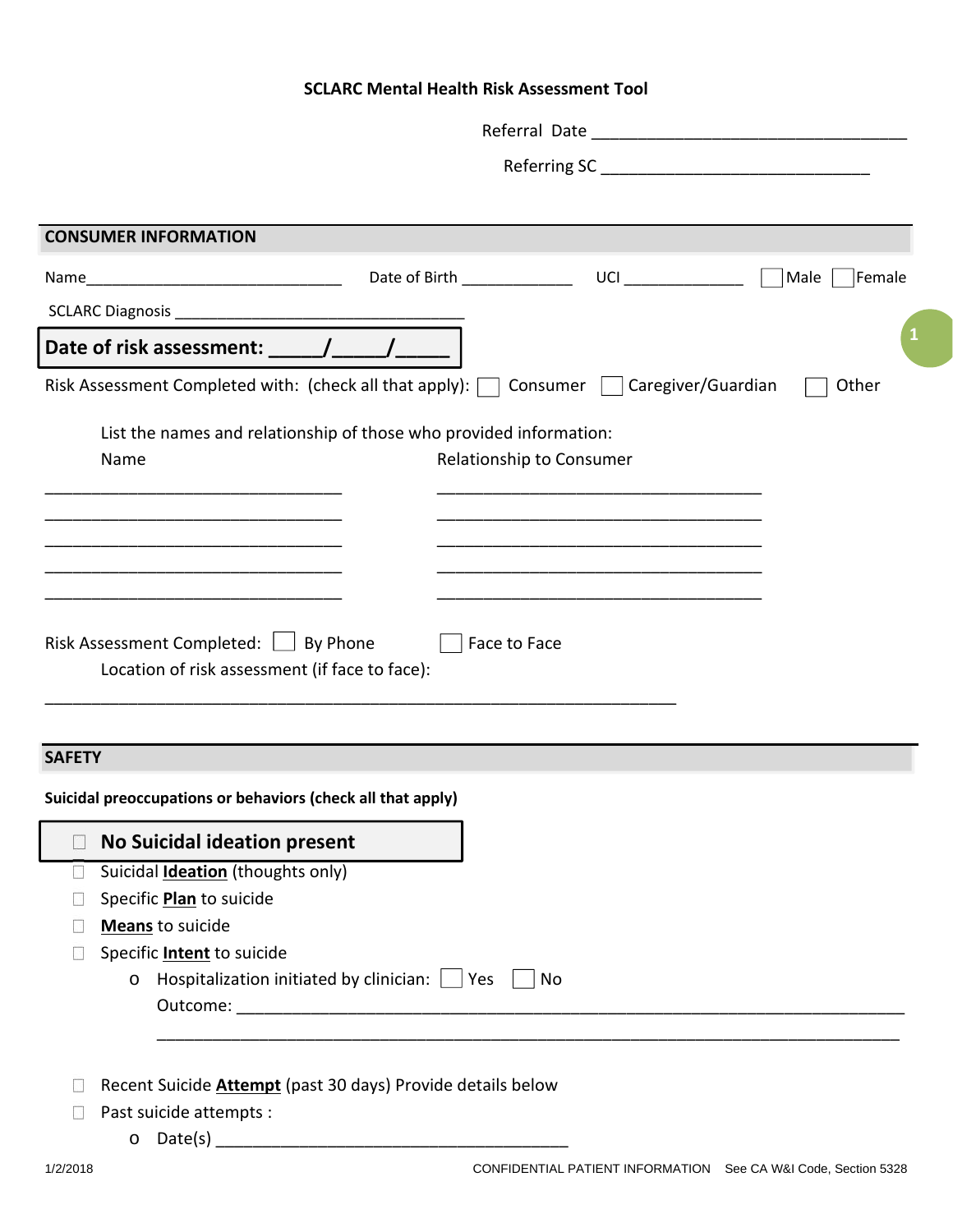| Homicidal <b>Ideation</b> (thoughts only)                                                                                    |
|------------------------------------------------------------------------------------------------------------------------------|
|                                                                                                                              |
| Specific <b>Plan</b> to hurt someone                                                                                         |
| <b>Means</b> to hurt someone                                                                                                 |
| Specific <b>Intent</b> to hurt someone                                                                                       |
| Name(s) of intended victim(s)<br>$\circ$                                                                                     |
| Intended victim and Police notified: $\vert \vert$ Yes<br>No<br>Date<br>$\circ$<br><u> 2001 - Jan Samuel Barbara, manala</u> |
| Recent Homicide <b>Attempt</b> (past 30 days) Provide details below                                                          |
| Past homicide attempts :                                                                                                     |
| $\circ$                                                                                                                      |
| $\circ$                                                                                                                      |
| Past Psychiatric Hospitalizations due to homicidal atten<br>No<br>$\circ$                                                    |
| Judicial Involvement due to homicidal attempts:<br>Yes<br>No<br>$\circ$                                                      |
| Consumer and/or caregiver/guardian willing to plan for safety:<br> Yes<br><b>No</b>                                          |
| <b>Components of Safety Plan:</b>                                                                                            |
| Accepted NAMI Lifeline 800-273-TALK (8255)                                                                                   |
| Go to emergency room, urgent care, or call 911 if in danger to self or others                                                |
|                                                                                                                              |
|                                                                                                                              |
|                                                                                                                              |
|                                                                                                                              |

## **PSYCHIATRIC HOSPITALIZATIONS/EMERGENCY ROOM VISITS**

## **Psychiatric Hospitalizations**

# **No History of Psychiatric Hospitalizations**

- **Currently hospitalized**
- Number of past psychiatric hospitalizations \_\_\_\_\_\_\_\_\_\_  $\overline{\mathcal{L}^{\mathcal{A}}_{\mathcal{A}}$
- Dates of psychiatric hospitalizations (start with most recent):  $\sim$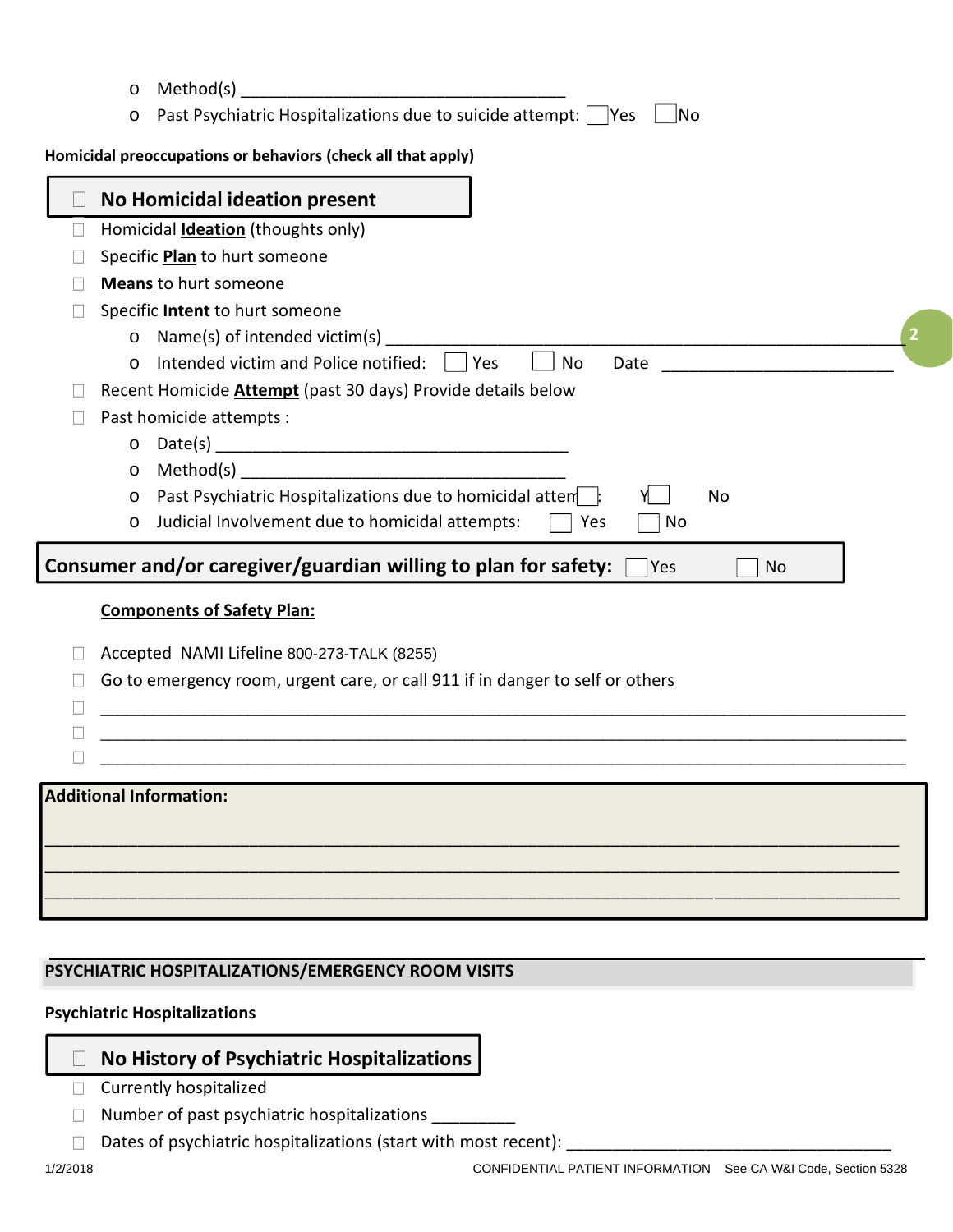# **No history of emergency room visits**

- $\Box$  Number of past psychiatric hospitalizations
- $\square$  Dates of psychiatric hospitalizations (start with most recent):

#### **Judicial Involvement**

# **No history of judicial involvement**

- Past Arrests. Please list date(s) \_\_\_\_\_\_\_\_\_\_\_\_\_\_\_\_\_\_\_\_\_\_\_\_\_\_\_\_\_\_\_\_\_\_\_\_\_\_\_\_\_\_\_\_\_\_\_\_\_\_\_\_\_\_\_\_\_\_\_\_
- $\Box$  Type of Crime(s)
- **Currently Arrested or Detained** 
	- o Date detained \_\_\_\_\_\_\_\_\_\_\_\_\_\_\_\_\_\_\_\_\_\_\_\_\_\_\_\_\_\_\_\_\_\_\_\_\_\_\_\_\_\_\_\_\_\_\_\_\_\_\_\_\_\_\_\_\_\_\_\_\_\_\_\_\_\_\_
	- $\circ$  Where detained  $\circ$
	- o Projected date of release \_\_\_\_\_\_\_\_\_\_\_\_\_\_\_\_\_\_\_\_\_\_\_\_\_\_\_\_\_\_\_\_\_\_\_\_\_\_\_\_\_\_\_\_\_\_\_\_\_\_\_\_\_\_\_\_\_\_\_
- $\Box$  Currently on probation
- Currently on parole
- Diversion Program
- Incompetent to Stand Trial
- Welfare and Institutions Code 6500
- $\Box$  Next Court Date

## **Additional Information:**

#### **SYMPTOMS**

#### **Mental Health (Check all that apply)**

- **E** Anxiety
- Depression
- **D** Paranoia
- Delusional
- **Psychotic Symptoms**
- **Aggression**
- $\Box$  Difficulties with Memory
- Repetitive Thoughts/Behavior
- **Fatigue**
- Sleep Disturbances
- **Appetite disturbances**
- Self-Injurious Behaviors
- Inattention
- Concentration difficulties
- **Anger**

\_\_\_\_\_\_\_\_\_\_\_\_\_\_\_\_\_\_\_\_\_\_\_\_\_\_\_\_\_\_\_\_\_\_\_\_\_\_\_\_\_\_\_\_\_\_\_\_\_\_\_\_\_\_\_\_\_\_\_\_\_\_\_\_\_\_\_\_\_\_\_\_\_\_\_\_\_\_\_\_\_\_\_\_\_\_

 $\overline{\phantom{a}}$  , and the contribution of the contribution of the contribution of the contribution of the contribution of the contribution of the contribution of the contribution of the contribution of the contribution of the  $\overline{\phantom{a}}$  , and the contribution of the contribution of the contribution of the contribution of the contribution of the contribution of the contribution of the contribution of the contribution of the contribution of the  $\overline{\phantom{a}}$  , and the contribution of the contribution of the contribution of the contribution of the contribution of the contribution of the contribution of the contribution of the contribution of the contribution of the

- **I**rritability
- Mania
- Dissociation
- **Isolating Behavior**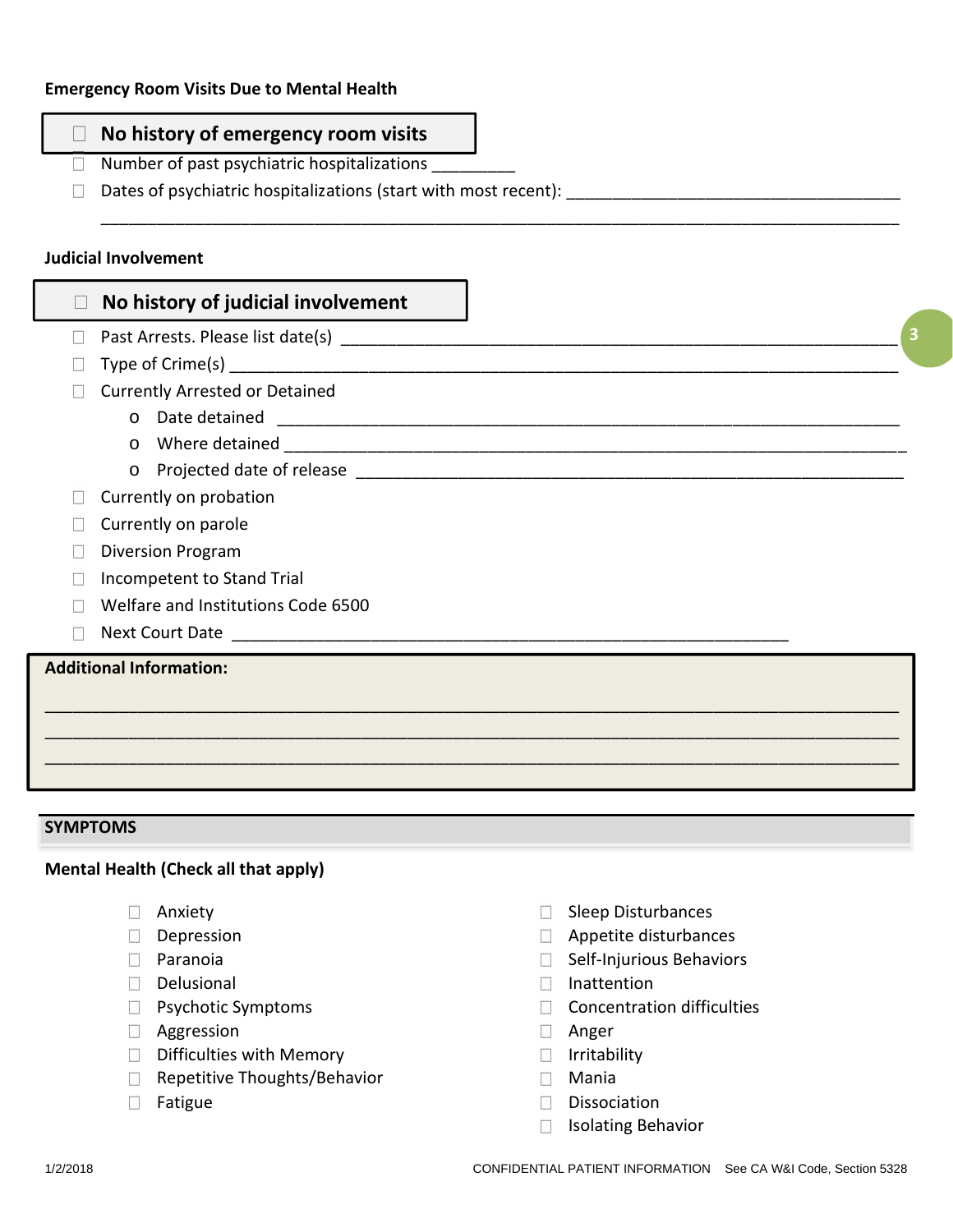#### **Consumer has a mental health diagnosis-Please list all: \_\_\_\_\_\_\_\_\_\_\_\_\_\_\_\_\_\_\_\_\_\_\_\_\_\_\_\_\_\_\_\_\_**  $\Box$

#### **Significant functional impairment in key areas-as compared to baseline levels (check all that apply)**

- **Unable to work**
- $\Box$  Unable to perform in school/program
- □ Lack of self-care, grooming
- $\Box$  Inability to do simple chores
- **Maladaptive coping mechanisms**

### **Risk Factors (check all that apply)**

- **Lack of social support**
- **History of abuse/neglect**
- $\Box$  History of trauma
- **Judicial Involvement**
- **Medical Issues**
- **Physical Disability**
- Recent loss/bereavement
- **Homelessness**
- **Poverty**

\_\_\_\_\_\_\_\_\_\_\_\_\_\_\_\_\_\_\_\_\_\_\_\_\_\_\_\_\_\_\_\_\_\_\_\_\_\_\_\_\_\_\_\_\_\_\_\_\_\_\_\_\_\_\_\_\_\_\_\_\_\_\_\_\_\_\_\_\_\_\_\_\_\_\_\_\_\_\_\_\_\_\_\_\_\_\_\_\_

\_\_\_\_\_\_\_\_\_\_\_\_\_\_\_\_\_\_\_\_\_\_\_\_\_\_\_\_\_\_\_\_\_\_\_\_\_\_\_\_\_\_\_\_\_\_\_\_\_\_\_\_\_\_\_\_\_\_\_\_\_\_\_\_\_\_\_\_\_\_\_\_\_\_\_\_\_\_\_\_\_\_\_\_\_\_\_\_\_

**\_\_\_\_\_\_\_\_\_\_\_\_\_\_\_\_\_\_\_\_\_\_\_\_\_\_\_\_\_\_\_\_\_\_\_\_\_\_\_\_\_\_\_\_\_\_\_\_\_\_\_\_\_\_\_\_\_\_\_\_\_\_\_\_\_\_\_\_\_\_\_\_\_\_\_\_\_\_\_\_\_\_\_\_\_\_ \_\_\_\_\_\_\_\_\_\_\_\_\_\_\_\_\_\_\_\_\_\_\_\_\_\_\_\_\_\_\_\_\_\_\_\_\_\_\_\_\_\_\_\_\_\_\_\_\_\_\_\_\_\_\_\_\_\_\_\_\_\_\_\_\_\_\_\_\_\_\_\_\_\_\_\_\_\_\_\_\_\_\_\_\_\_**

**Acculturation difficulties** 

**4**

- Substance Abuse
- $\Box$  Chronic pain

When did symptoms and decline in functioning (compared to baseline levels) begin? \_\_\_\_\_\_\_\_\_\_\_\_\_\_\_\_\_\_

If there is a known precipitating event, please describe:

#### **Substance Use**

| No history of substance use            |                                                                                             |           |
|----------------------------------------|---------------------------------------------------------------------------------------------|-----------|
| Substance use in past 30 days          |                                                                                             |           |
| Substance use in past 90 days          |                                                                                             |           |
| Enrolled in a Program. Name of Program |                                                                                             |           |
|                                        | Current substance use. Please list preferred substance(s), frequency, and last date of use: |           |
| Substance                              | Frequency                                                                                   | Last Used |
|                                        |                                                                                             |           |
|                                        |                                                                                             |           |
|                                        |                                                                                             |           |
|                                        |                                                                                             |           |
|                                        |                                                                                             |           |